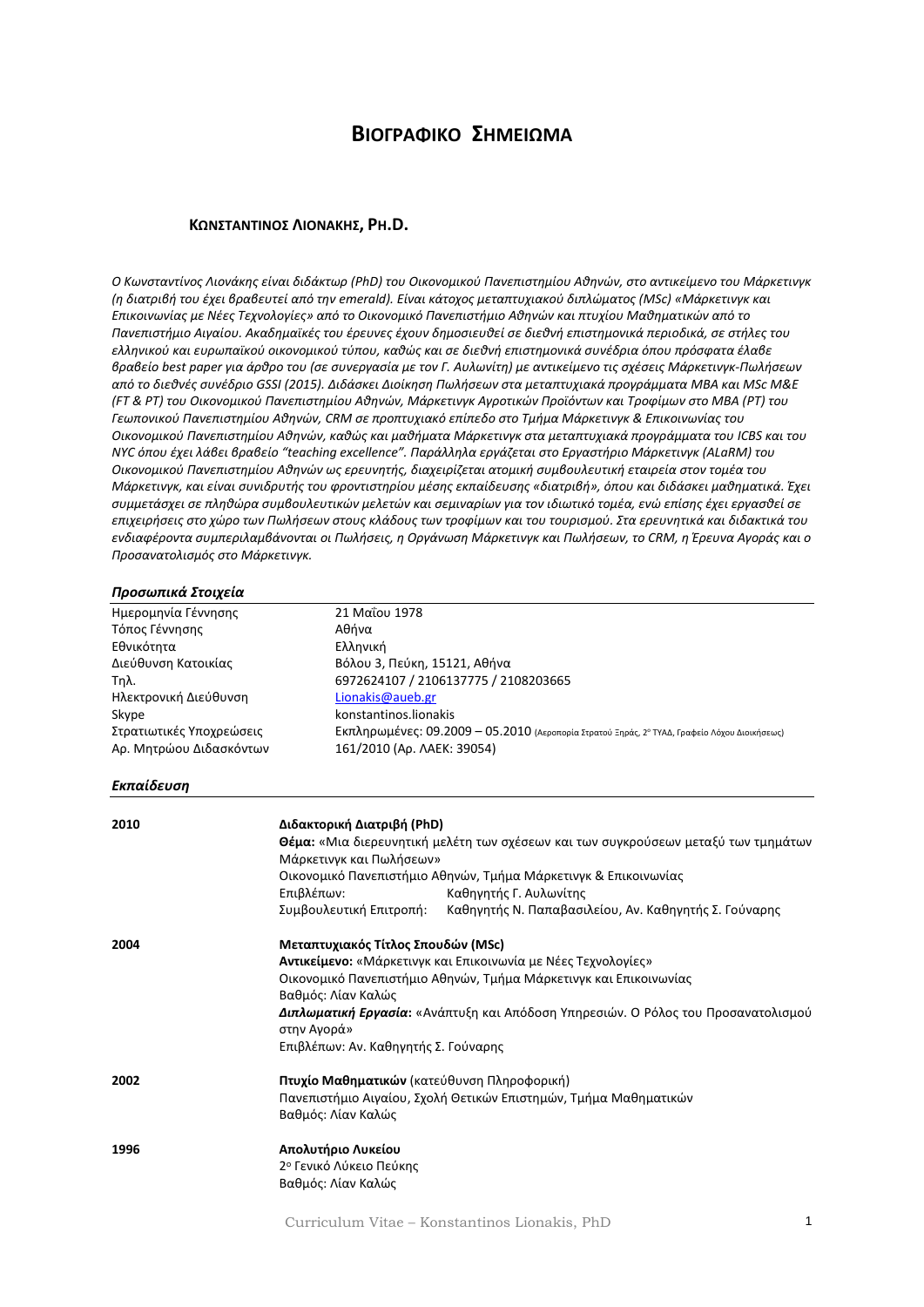# *Ακαδημαϊκές Δημοσιεύσεις*

# *- Σε διεθνή ακαδημαϊκά επιστημονικά περιοδικά με σύστημα κριτών (referred journals)*

| Σε εξέλιξη | Working paper<br>"Tracking the evolution of theory on Marketing-Sales relationship: Past, present and future"<br>Konstantinos Lionakis and George J. Avlonitis,<br>Target: Journal of Marketing                                                                                                                        |
|------------|------------------------------------------------------------------------------------------------------------------------------------------------------------------------------------------------------------------------------------------------------------------------------------------------------------------------|
| Σε εξέλιξη | Working paper<br>"An exploratory investigation of Marketing-Sales conflict: antecedents and consequences"<br>Konstantinos Lionakis and George J. Avlonitis<br>Target: Journal of Personal Selling and Sales Management or European Journal of Marketing                                                                |
| Σε εξέλιξη | Working paper<br>"Linking Marketing and Sales power status, decision authority, conflict and company<br>performance: an exploratory investigation"<br>Konstantinos Lionakis, George J. Avlonitis and Nikolaos Panagopoulos<br>Target: Journal of Business Research or Journal of Personal Selling and Sales Management |
| Σε εξέλιξη | Working paper<br>"Exploring the effectiveness of Marketing-Sales interfaces in B2B firms"<br>Konstantinos Lionakis and George J. Avlonitis<br>Target: Industrial Marketing Management                                                                                                                                  |
| Σε εξέλιξη | Working paper<br>"Marketing and Sales conflict: An exploratory investigation of sources and consequences on<br>performance"<br>Konstantinos Lionakis and George J. Avlonitis<br>Submitted to: European Journal of Marketing                                                                                            |
| 2010       | Journal of Selling and Major Account Management<br>(Vol. 10, No. 1, Winter 2010, pp. 21-32)<br>"Antecedents and consequences of the conflict between the Marketing and Sales<br>departments"<br>George J. Avlonitis, Konstantinos Lionakis, and Nikolaos Panagopoulos                                                  |
|            | - Σε διεθνή ακαδημαϊκά επιστημονικά συνέδρια με σύστημα κριτών (referred conferences' proceedings)                                                                                                                                                                                                                     |

| 2018 | expected<br>EMAC (European Marketing Academy), 47 <sup>th</sup> annual conference (2018)<br>Glasgow, UK, May 28-31, 2018<br>With I. Rizomiliotis & with G. Aylonitis & M. Psimouli                                                                                 |
|------|--------------------------------------------------------------------------------------------------------------------------------------------------------------------------------------------------------------------------------------------------------------------|
| 2017 | <b>ICCMI</b> (International Conference on Contemporary Marketing Issues),<br>5th International Conference (2017), Thessaloniki Greece on 21-23 June, 2017<br>"Person Branding: Setting a strategic approach for a famous Greek artist"<br>Lionakis K. & Pilidou R. |
| 2017 | GSSI (Global Sales Science Institute), 11th annual conference (2017)<br>Mauritius. June $6 - 9$ , 2017<br>"Enhancing business performance through Marketing-Sales effective relationship in B2B<br>firms"<br>Konstantinos Lionakis and George J. Avlonitis         |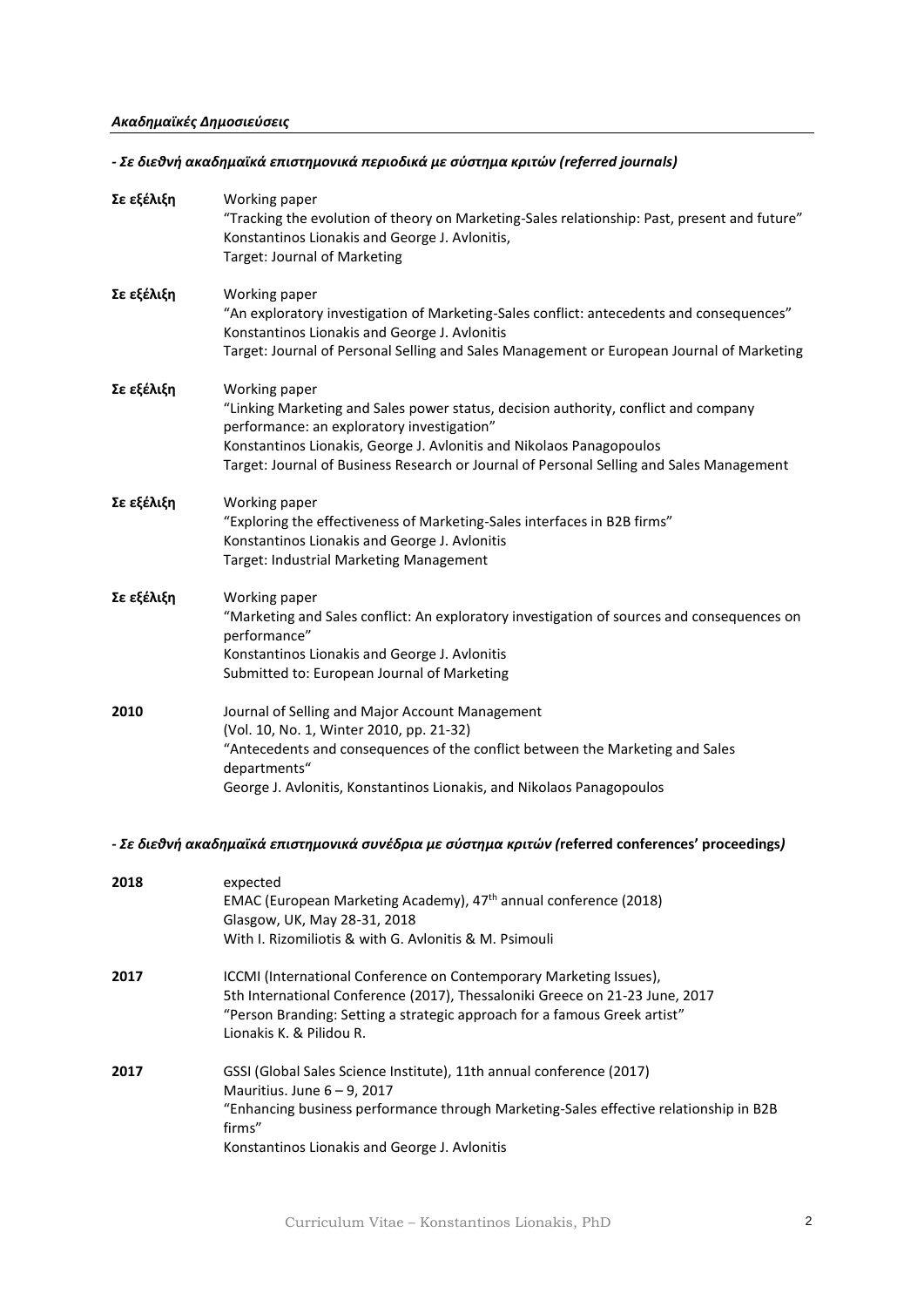| 2016 | EMAC (European Marketing Academy), 44 <sup>th</sup> annual conference (2016)<br>Oslo, Norway, May 24-27, 2016<br>"Enhancing business performance through Marketing-Sales effective relationship and<br>customer orientation in B2B firms"<br>Konstantinos Lionakis and George J. Avlonitis                                                                        |
|------|-------------------------------------------------------------------------------------------------------------------------------------------------------------------------------------------------------------------------------------------------------------------------------------------------------------------------------------------------------------------|
| 2015 | GSSI (Global Sales Science Institute), 9 <sup>th</sup> annual conference (2015) - Best paper award<br>Hiroshima, Japan, June 12-14, 2015<br>"Exploring the Sources and Outcomes of Marketing-Sales Conflict"<br>George J. Avlonitis and Konstantinos Lionakis                                                                                                     |
| 2015 | EMAC (European Marketing Academy), 43 <sup>d</sup> annual conference (2015)<br>Leuven, Belgium, May 26-29, 2015<br>"Exploring the effectiveness of Marketing-Sales interfaces in B2B firms"<br>Konstantinos Lionakis and George J. Avlonitis                                                                                                                      |
| 2014 | GMC (Global Marketing Conference), annual conference (2014)<br>Singapore, July 15-18, 2014<br>"The impact of Sales Managers' market orientation on Marketing-Sales conflict and company<br>performance"<br>Konstantinos Lionakis and George J. Avlonitis                                                                                                          |
| 2014 | ICCMI (International Conference on Contemporary Marketing Issues),<br>2 <sup>nd</sup> annual conference (2014), Athens, Greece, June 18-20, 2014<br>"The Contribution of the Relationship between Marketing & Sales to Organizational<br>Competitiveness"<br>Avlonitis J. G. and Lionakis K.                                                                      |
| 2014 | EMAC (European Marketing Academy), 43 <sup>d</sup> annual conference (2014)<br>Valencia, Spain, June 3-6, 2014<br>"Tracking the evolution of theory on Marketing-Sales relationship: Past, present and future"<br>Konstantinos Lionakis and George J. Avlonitis                                                                                                   |
| 2013 | GSSI (Global Sales Science Institute), 7 <sup>th</sup> annual conference (2013)<br>Aalen, Germany, June 26-28, 2013<br>"The moderation effect of the external environment in the relationship between Marketing-<br>Sales conflict and company performance: An exploratory investigation"<br>Avlonitis J. G. and Lionakis K. (no author attendend the conference) |
| 2013 | EMAC (European Marketing Academy), 42 <sup>nd</sup> annual conference (2013)<br>Istanbul, Turkey, June 4-7, 2013<br>"The moderation effect of the external environment in the relationship between Marketing-Sales<br>conflict and company performance: An exploratory investigation"<br>Konstantinos Lionakis and George J. Avlonitis                            |
| 2013 | AMA (American Marketing Association), winter conference (2013)<br>Las Vegas, Nevada, February 15-17, 2013<br>"Exploring Marketing-Sales authority and conflict"<br>Konstantinos Lionakis, George J. Avlonitis and Nikolaos Panagopoulos                                                                                                                           |
| 2012 | EIRASS (The European Institute of Retailing and Services Studies), 19 <sup>th</sup> annual conference<br>(2012)<br>Vienna, Austria, 9-12 July 2012<br>"An examination of consumer's attitude toward convenience stores in the Greek market"<br>Antonios Zairis, George Stamatis and Konstantinos Lionakis                                                         |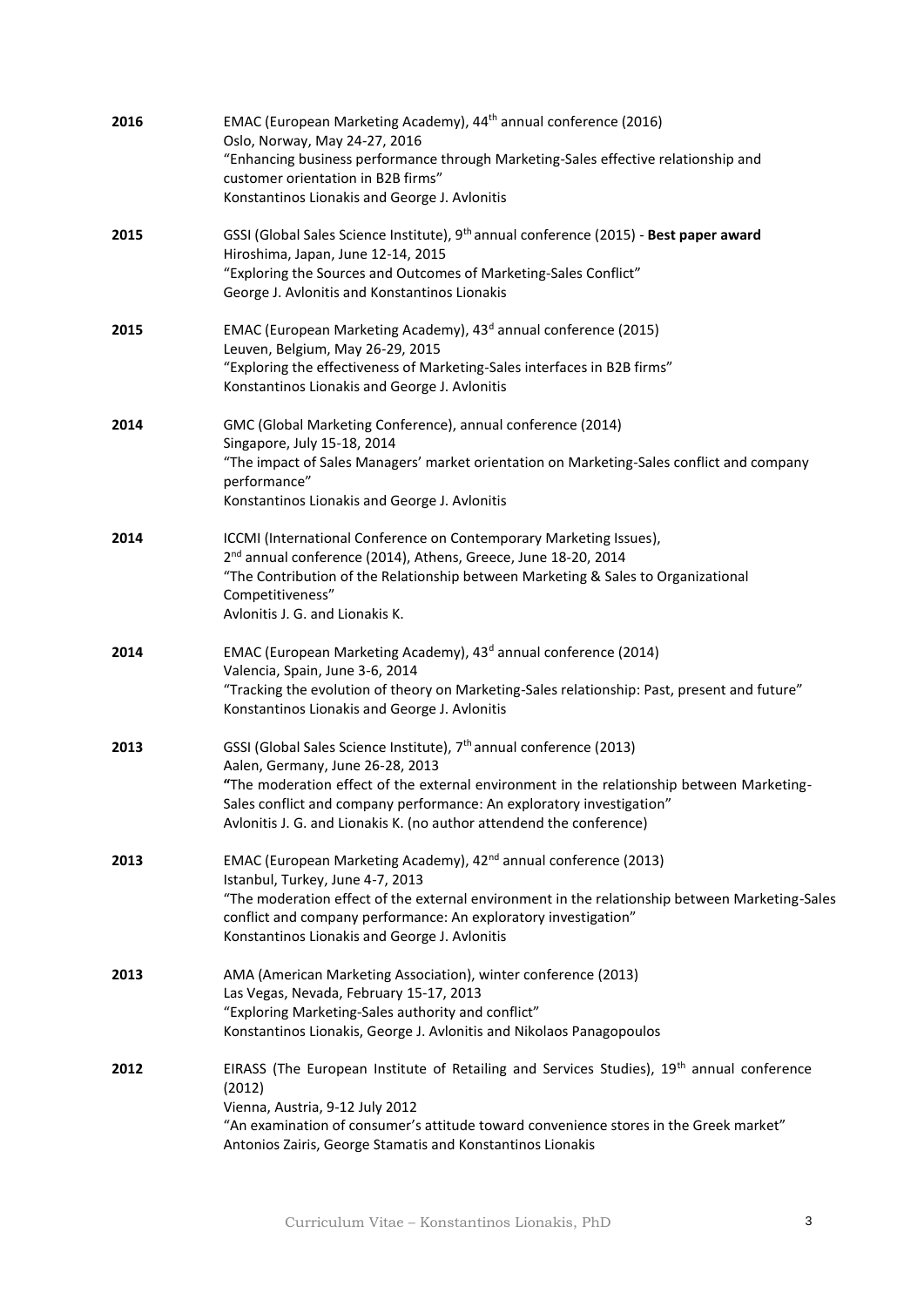| 2012 | GSSI (Global Sales Science Institute), 6 <sup>th</sup> annual conference (2012)<br>Turku, Findland, 12-15 June 2012<br>"Examining the Relative Power of Marketing and Sales Departments and its Consequences in<br>the Organization"<br>Avlonitis J. G. and Lionakis K.                      |
|------|----------------------------------------------------------------------------------------------------------------------------------------------------------------------------------------------------------------------------------------------------------------------------------------------|
| 2012 | EMAC (European Marketing Academy), 41 <sup>th</sup> annual conference (2012)<br>Lisbon, Portugal, 22-25 May 2012<br>"The importance of store manager's IMO for contact employees' extra-role performance"<br>Achilleas Boukis, Spyros Gounaris, Kostas Kaminakis and Konstantinos Lionakis   |
| 2012 | EMAC (European Marketing Academy), 41 <sup>th</sup> annual conference (2012)<br>Lisbon, Portugal, 22-25 May 2012<br>"What characterize companies exhibiting high vs low Marketing-Sales conflict?"<br>Konstantinos Lionakis and George J. Avlonitis                                          |
| 2012 | AMS (Academy of Marketing Science), 41 <sup>th</sup> annual conference (2012)<br>New Orleans, Louisiana, 16-19 May 2012<br>"Some employee - Level Benefits form Manager's IMO adoption"<br>Achilleas Boukis, Kostas Kaminakis and Konstantinos Lionakis                                      |
| 2011 | EMAB (Euromed Academy of Business), 4 <sup>th</sup> annual conference (2011)-Highly commented paper award<br>Elounda, Grecce, 21-23 October 2011<br>"Marketing and Sales conflict: antecedents and consequences"<br>Konstantinos Lionakis and George J. Avlonitis                            |
| 2011 | GSSI (Global Sales Science Institute), 5 <sup>th</sup> annual conference (2011)<br>Milan, Italy, 22-25 June 2011<br>"Marketing<br>and<br>Sales<br>exploratory<br>conflict:<br>An<br>investigation<br>of<br>sources<br>and consequences on performance"<br>Avlonitis J. G. and Lionakis K.    |
| 2011 | EMAC (European Marketing Academy), 40 <sup>th</sup> annual conference (2011)<br>Ljubljana, Slovenia, 24-27 May 2011<br>"Marketing-Sales conflict: Antecedents and Consequences"<br>Avlonitis J. G. and Lionakis K.                                                                           |
| 2010 | GSSI (Global Sales Science Institute), 4 <sup>th</sup> annual conference (2010)<br>Poznań, Poland, 16-18 June 2010<br>"Antecedents and consequences of the conflict between the Marketing and Sales<br>departments"<br>George J. Avlonitis, Konstantinos Lionakis, and Nikolaos Panagopoulos |
| 2010 | EMAC (European Marketing Academy), 39 <sup>th</sup> annual conference (2010)<br>Copenhagen, Denmark, 1-4 June 2010<br>"Exploring the Relative Power of the Marketing and Sales Departments and its<br>Consequences"<br>Avlonitis J. G. and Lionakis K.                                       |
| 2008 | EMAC (European Marketing Academy), 37 <sup>th</sup> annual conference (2008)<br>Brighton, UK, 27-30 May 2008<br>"Marketing and Sales Conflict. Does it Really Matter?"<br>Avlonitis J. G., Lionakis K. and Skouras T.                                                                        |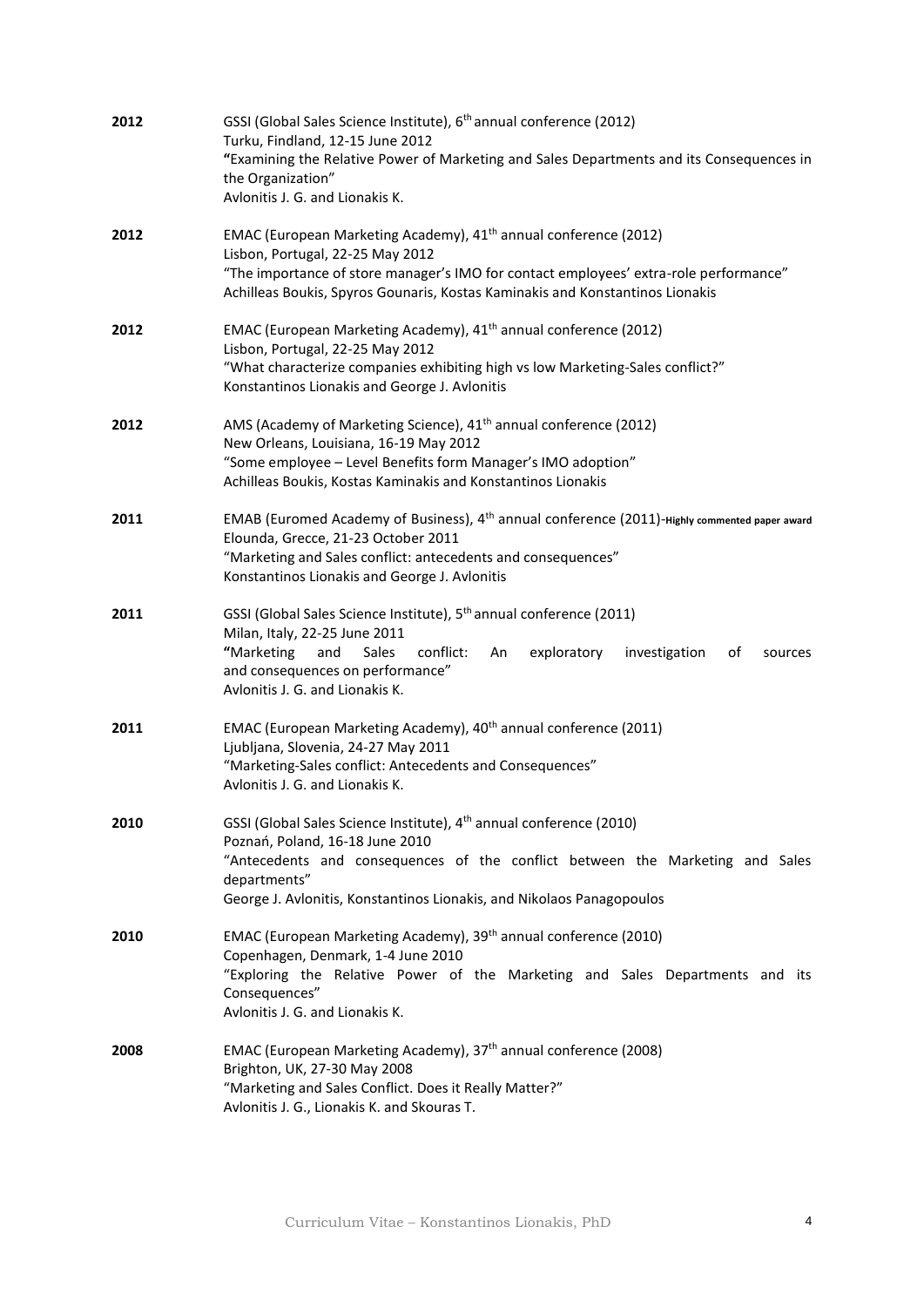| 2008 | GSSI (Global Sales Science Institute), 2 <sup>nd</sup> annual conference (2008)<br>Athens, Greece, 25-27 June 2008<br>"Marketing and Sales Conflict. Bridging the Gap"<br>Avlonitis J. G. and Lionakis K.                                                         |
|------|-------------------------------------------------------------------------------------------------------------------------------------------------------------------------------------------------------------------------------------------------------------------|
| 2007 | EMAC (European Marketing Academy), 36 <sup>th</sup> annual conference (2007)<br>Reykjavik, Island, 22-25 May 2007<br>"An Exploratory Investigation of the Impact of Marketing and Sales Cooperation on Company<br>Performance"<br>Avlonitis J. G. and Lionakis K. |
|      | - Σε ελληνικό και διεθνή τύπο                                                                                                                                                                                                                                     |
| 2015 | ΜΙΝΙΒ (κλαδικό επιστημονικό περιοδικό, 02.2015)<br>"Marketing-sales interface and organizational competitiveness"<br>Avlonitis J. G. and Lionakis K.                                                                                                              |
| 2014 | Ασφαλιστικό Μάρκετινγκ (κλαδικό περιοδικό 12.2014)<br>"Εντοπίζοντας την αποδοτικότερη δομή Μάρκετινγκ-Πωλήσεων"<br>Γ. Αυλωνίτης και Κ. Λιονάκης                                                                                                                   |
| 2011 | Επιστημονικό Μάρκετινγκ (10.2011)<br>"Συγκρούσεις μεταξύ Μάρκετινγκ και Πωλήσεων: Πηγές και επιπτώσεις στην απόδοση της<br>εταιρείας"<br>Κ. Λιονάκης                                                                                                              |
| 2011 | Επιστημονικό Μάρκετινγκ (04.2011)<br>«Ο ρόλος της σχετικής ισχύος του Μάρκετινγκ και των Πωλήσεων στις μεταξύ τους σχέσεις<br>και στην απόδοση της επιχείρησης»<br>Κ. Λιονάκης                                                                                    |
| 2011 | Επιστημονικό Μάρκετινγκ (01.2011)<br>«Ο προσανατολισμός στην αγορά βελτιώνει τις σχέσεις μεταξύ του Μάρκετινγκ και των<br>Πωλήσεων και την απόδοση της επιχείρησης»<br>Κ. Λιονάκης                                                                                |
| 2010 | Ναυτεμπορική Executive (20.10.2010)<br>«Δεκάλογος συνεργασίας Μάρκετινγκ-Πωλήσεων»<br>Γ. Αυλωνίτης και Κ. Λιονάκης                                                                                                                                                |
| 2008 | Sales Management (03.2008)<br>«Sales Vs Marketing, μπορούν να συνεργαστούν αρμονικά;»<br>Γ. Αυλωνίτης και Κ. Λιονάκης.                                                                                                                                            |
| 2008 | Επιστημονικό Μάρκετινγκ (01.2008)<br>«Η Σύγκρουση μεταξύ Μάρκετινγκ και Πωλήσεων επηρεάζει τελικά την Απόδοση της<br>Επιχείρησης;»<br>Γ. Αυλωνίτης και Κ. Λιονάκης                                                                                                |
| 2008 | Romanian Marketing Review (no. 1, January - March 2008)<br>"An Exploratory Investigation of the Impact of Marketing and Sales Cooperation on Company<br>Performance"<br>Avlonitis J. G. and Lionakis K.                                                           |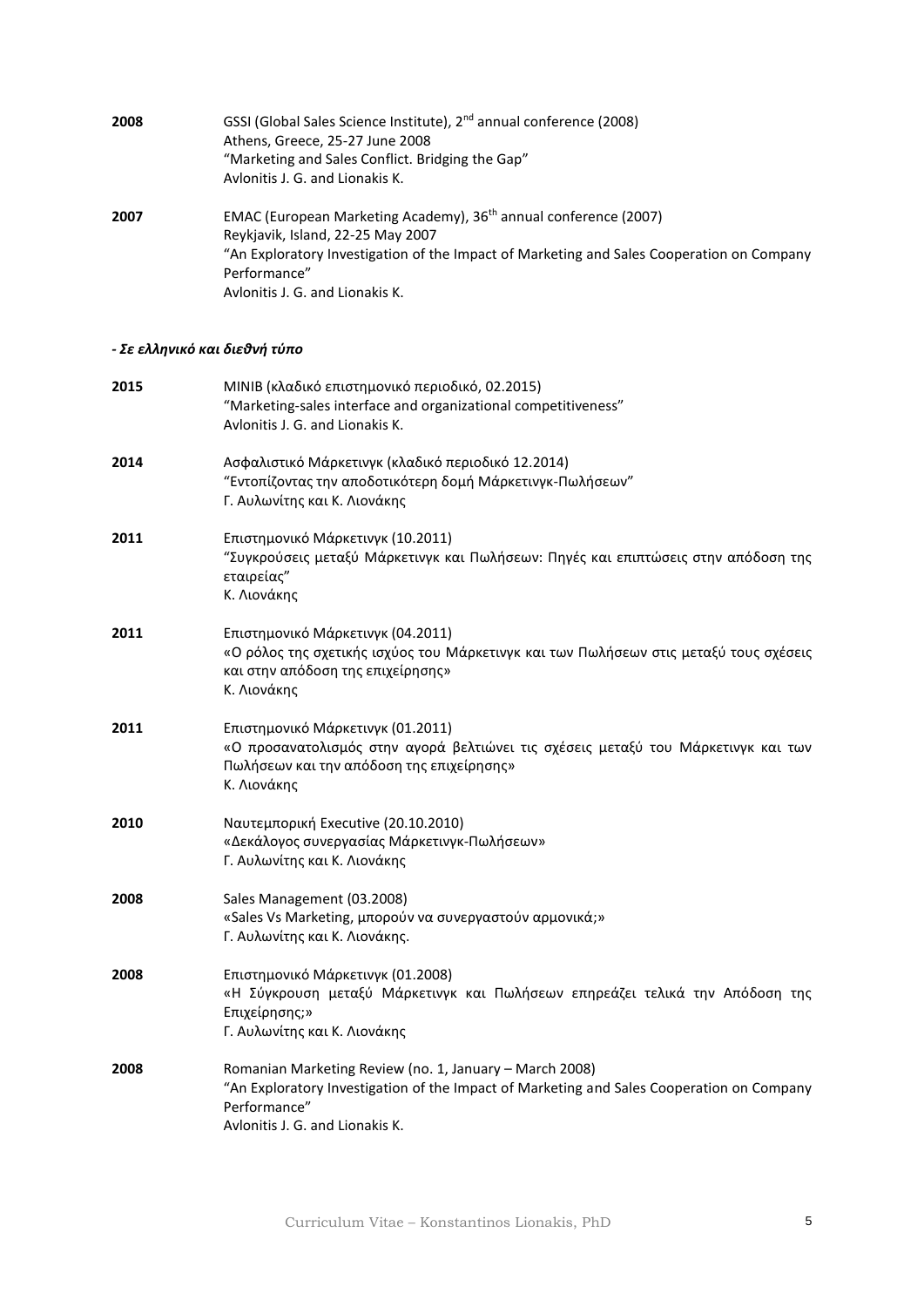**2007** Ναυτεμπορική (07.06.2007) «Συνεργασία Μάρκετινγκ και Πωλήσεων. Το κλειδί της επιτυχίας για τις επιχειρήσεις» Γ. Αυλωνίτης και Κ. Λιονάκης

### *- Σε ελληνικά και διεθνή συνέδρια και ημερίδες*

| 2014 | 5 <sup>th</sup> European Forum for Marketing of Scientific and Research Organizations<br>Institute of Aviation, Poland, Warsaw, 20-21 November 2014<br>"Marketing-Sales interface and Organizational Competitiveness"<br>Avlonitis J. G. and Lionakis K. |
|------|----------------------------------------------------------------------------------------------------------------------------------------------------------------------------------------------------------------------------------------------------------|
| 2010 | Σύγχρονα θέματα Management, Διοργάνωση: Όμιλος Ξυνή<br>Mediterranean College, Αθήνα, 23 Νοεμβρίου 2010<br>«Σχέσεις Πωλήσεων και Μάρκετινγκ»<br>Κ. Λιονάκης                                                                                               |
| 2008 | A Prothesis Great Speakers Event - Philip Kotler<br>Μέγαρο Μουσικής, Αθήνα, 25 Ιουνίου 2008<br>"How can we reduce the conflict between Marketing and Sales Departments"<br>Avlonitis J. G. and Lionakis K.                                               |
| 2008 | Money Show<br>Αίγλη Ζαππείου, Αθήνα, 3 Φεβρουαρίου 2008<br>«Συμφιλιώνοντας το Μάρκετινγκ με τις Πωλήσεις»<br>Γ. Αυλωνίτης και Κ. Λιονάκης                                                                                                                |
| 2007 | 3 <sup>°</sup> Συμπόσιο της Ελληνικής Ακαδημίας Μάρκετινγκ (ΕΛΑΜ)<br>Ξενοδοχείο Intercontinental, Αθήνα, 17-18 Μαΐου 2007<br>«Συγχρονισμός Μάρκετινγκ και Πωλήσεων»<br>Γ. Αυλωνίτης και Κ. Λιονάκης                                                      |

## *Διεθνείς Ακαδημαϊκές Δραστηριότητες*

| $2014 - td$ | Ad hoc reviewer στο ακαδημαϊκό περιοδικό "Journal of Personal Selling and Sales<br>Management" |
|-------------|------------------------------------------------------------------------------------------------|
| 2012 – td   | Ad hoc reviewer στο ακαδημαϊκό περιοδικό Journal of Marketing Theory and Practice              |
| $2012 - td$ | Reviewer και Session Chairman στα συνέδρια της European Marketing Academy (EMAC)               |
| 2012        | Reviewer και Session Chairman στο 6° συνέδριο του Global Sales Science Institute (GSSI)        |
| 2011        | Session Chairman στο 4 <sup>ο</sup> συνέδριο του Euromed Academy of Business (EMAB)            |

# *Επαγγελματική Εμπειρία*

# *- Επιχειρηματικές δραστηριότητες*

**05.2011 – td** Συνιδρυτής και Γενικός Διευθυντής του φροντιστηρίου μέσης εκπαίδευσης «διατριβή». Στο φροντιστήριο είναι εγγεγραμμένοι πάνω από 300 μαθητές και απασχολούνται πάνω από 35 εργαζόμενοι.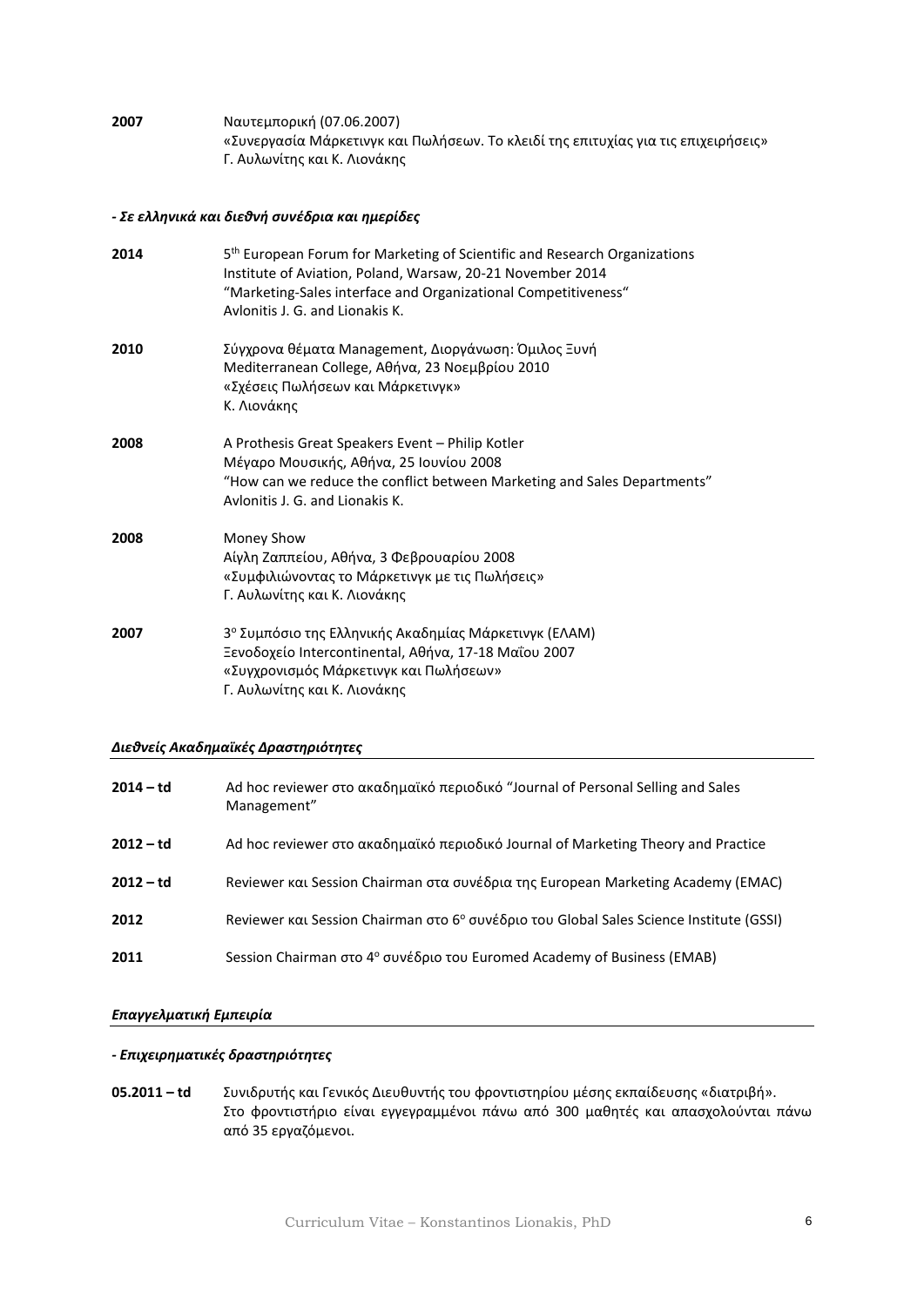**09.2016 – td** Ιδρυτής και διαχειριστής συμβουλευτικής εταιρείας στον τομέα του Μάρκετινγκ και της Στρατηγικής (ατομική επιχείρηση)

## *- Διδακτική εμπειρία*

#### **2012 – td Οικονομικό Πανεπιστήμιο Αθηνών**

Adjunct Lecturer of Marketing

- MSc Marketing & Communication, Μάθημα: Διοίκηση Πωλήσεων (με Β. Σταθακόπουλο)
- MSc Marketing & Communication (Executives), Μάθημα: Διοίκηση Μάρκετινγκ (επισκέπτης καθηγητής)
- MBA (full time), Μάθημα: Διοίκηση Πωλήσεων (με Κ. Ήντουνα)
- MBA (part time), Μάθημα: Διοίκηση Πωλήσεων (με Κ. Ήντουνα)
- Diploma on Social Enterprises (DoSE), Μάθημα: Πωλήσεις
- Erasmus program, Course: Entrepreneurship & SMEs (επισκέπτης καθηγητής)
- Dept. of Marketing & Communication (undergraduate), Μάθημα: CRM
- Δίπλωμα σε επιχειρηματικότητα, Μάθημα: Πωλήσεις (ΚΕΚ, ΟΠΑ, υπεύθυνος Γ. Κουρέτας)

Επίβλεψη σε πάνω από 30 διπλωματικές εργασίες σε μεταπτυχιακό επίπεδο

**09.2013 – td Γεωπονικό Πανεπιστήμιο Αθηνών**

MBA (Executives) Μάθημα: Μάρκετινγκ Αγροτικών Προϊόντων και Τροφίμων Επίβλεψη σε πάνω από 20 διπλωματικές εργασίες

#### **01.2012 – td International College of Business Studies (ICBS)**

Athens Contingency of Kingston University (contingency of Winchester University from 2015) MBA (Executives) Μαθήματα: Marketing Management, Services Marketing Επίβλεψη σε πάνω από 25 διπλωματικές εργασίες

## **08.2014 University of Marconi**  Επισκέπτης Καθηγητής On line course: Marketing Strategy

## **2010 – 2016 New York College**

Athens Contingency of the State University of New York & Athens Contingency of the University of Greenwich - Εισηγητής των μαθημάτων:

Διεθνές Μάρκετινγκ (προπτυχιακό, MBA), Διαπραγματεύσεις (προπτυχιακό, ΜΒΑ), Μάρκετινγκ Υπηρεσιών (προπτυχιακό, ΜΒΑ), Διοίκηση Μάρκετινγκ (προπτυχιακό, MBA), Έρευνα Μάρκετινγκ (προπτυχιακό, MBA), SPSS (MBA), Διοίκηση Πωλήσεων (MBA), Συμπεριφορά Καταναλωτή και Διαχείριση Σχέσεων με Πελάτες (MBA), Στρατηγικό Μάρκετινγκ (προπτυχιακό, ΜΒΑ), Μάρκετινγκ Αγροτικών Προϊόντων και Τροφίμων (προπτυχιακό), Εισαγωγή στο Μάρκετινγκ (προπτυχιακό) - Επίβλεψη πάνω από 80 διπλωματικών εργασιών σε προπτυχιακό και μεταπτυχιακό επίπεδο

- **05.2011 – td διατριβή** (φροντιστήριο μέσης εκπαίδευσης) Διδασκαλία Μαθηματικών Κατεύθυνσης σε επίπεδο Γ Λυκείου
- **2002 – 2011** "ΘΕΜΑΤΙΚΟ", "ΚΥΚΛΟΣ", "ΑΚΑΔΗΜΑΪΚΟ" και "ΠΡΟΟΠΤΙΚΗ" (φροντιστήρια μέσης εκπαίδευσης) Διδασκαλία Μαθηματικών και Πληροφορικής σε επίπεδο Γ Λυκείου
- **2000 – 01** Λύκειο Καρλοβασίου (Σάμος) Υποστηρικτική διδασκαλία Μαθηματικών σε επίπεδο Α Λυκείου (Part-time)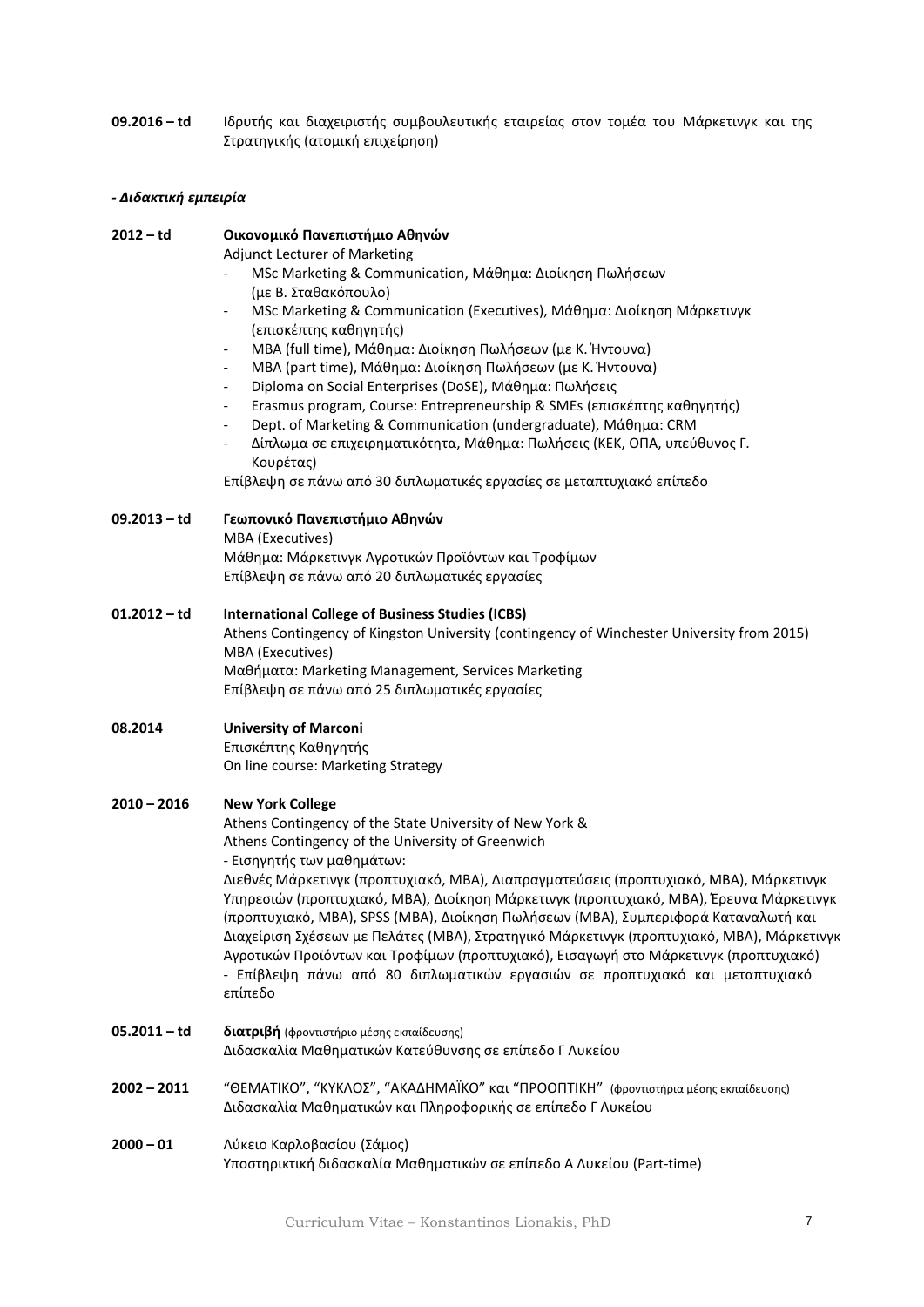# *- Θέσεις σε οργανισμούς και επιχειρήσεις*

| $2005 - td$ | Εργαστήριο Μάρκετινγκ του Οικονομικού Πανεπιστημίου Αθηνών (ALaRM): Επιστημονικός<br>Συνεργάτης (Part-time)                                                      |
|-------------|------------------------------------------------------------------------------------------------------------------------------------------------------------------|
| 07-09.2003  | Innovation (Διαφημιστικές Ενέργειες): Εκπαιδευτής Merchandisers (Part-time)                                                                                      |
| $2001 - 02$ | CHROMA TRAVEL (ταξιδιωτικό πρακτορείο): Υπεύθυνος Πωλήσεων (Full-time)                                                                                           |
| $1998 - 01$ | Πανεπιστήμιο Αιγαίου: Υπεύθυνος επίβλεψης λειτουργίας του εργαστηρίου πληροφορικής<br>της Σχολής Θετικών Επιστημών του Πανεπιστημίου Αιγαίου (Full-time).        |
| $1998 - 00$ | Πανεπιστήμιο Αιγαίου: Κατασκευή της επίσημης οικογένειας γραμματοσειρών (kerkis font)<br>του Πανεπιστημίου Αιγαίου. Υπεύθυνος έργου: Επ. Καθηγητής Α. Τσολομύτης |
| $1996 - 98$ | Bally Nuts (εξαγωγικός οίκος ξηρών καρπών): Πωλήσεις (Full-time)                                                                                                 |

# *Συμβουλευτικές Μελέτες & Έργα*

| 02.2017-td  | Θοδωρής Μαραντίνης - ΟΝΙΡΑΜΑ (τραγουδιστής-συγκρότημα)<br>Person Marketing- Διαχείριση Brand & εικόνας<br>(ανεξάρτητη συμβουλευτική)                                                                                                                                                                                                                                                                                                                                                           |
|-------------|------------------------------------------------------------------------------------------------------------------------------------------------------------------------------------------------------------------------------------------------------------------------------------------------------------------------------------------------------------------------------------------------------------------------------------------------------------------------------------------------|
| 02.2016-td  | Γιώργος Μαζωνάκης (τραγουδιστής-καλλιτέχνης)<br>Person Marketing- Διαχείριση Brand & εικόνας<br>(ανεξάρτητη συμβουλευτική)                                                                                                                                                                                                                                                                                                                                                                     |
| 01.2018-td  | Ευάγγελος Χασιώτης (pastry chef)<br>Person Marketing- Διαχείριση Brand & εικόνας<br>(ανεξάρτητη συμβουλευτική)                                                                                                                                                                                                                                                                                                                                                                                 |
| 10. 2017-td | Έπιπλα Τηνιακός<br>Έρευνα ικανοποίησης πελατών & Ανάλυση εικόνας & ανταγωνισμού<br>(ανεξάρτητη συμβουλευτική)                                                                                                                                                                                                                                                                                                                                                                                  |
| 04-11.2017  | <b>Yara International</b><br>Έρευνα αγοράς για ανάπτυξη νέων προϊόντων και διαχείριση Positioning<br>(ανεξάρτητη συμβουλευτική)                                                                                                                                                                                                                                                                                                                                                                |
| 11.2017     | <b>Mother Care</b><br>Σεμινάριο εξυπηρέτησης πελατών & μεθόδων Πώλησης<br>(με Α. Ζαΐρη και Γ. Σταμάτη)                                                                                                                                                                                                                                                                                                                                                                                         |
| 03.2017     | Market-In<br>Σεμινάριο εξυπηρέτησης πελατών & μεθόδων Πώλησης<br>(με Α. Ζαΐρη και Γ. Σταμάτη)                                                                                                                                                                                                                                                                                                                                                                                                  |
|             | 05.2016-07.2017 Ταμείο Παρακαταθηκών και Δανείων                                                                                                                                                                                                                                                                                                                                                                                                                                               |
|             | Έρευνα ικανοποίησης πελάτων και ανάπτυξης νέων υπηρεσιών (για δικηγόρους)<br>(ALaRM - Επιστημονικός Υπεύθυνος: Γ. Αυλωνίτης)<br>Καθήκοντα: Κατασκευή οδηγού ποιοτικής έρευνας (προσωπικές συνεντεύξεις), εκπαίδευση ερευνητών<br>για συλλογή ποιοτικών δεδομένων, ποιοτική ανάλυση, κατασκευή ερωτηματολογίου για ποσοτική<br>ανάλυση, εκπαίδευση ερευνητών για συλλογή ποσοτικών δεδομένων, ποσοτικές αναλύσεις,<br>προετοιμασία και παρουσίαση των αποτελεσμάτων, επικοινωνία με τον πελάτη) |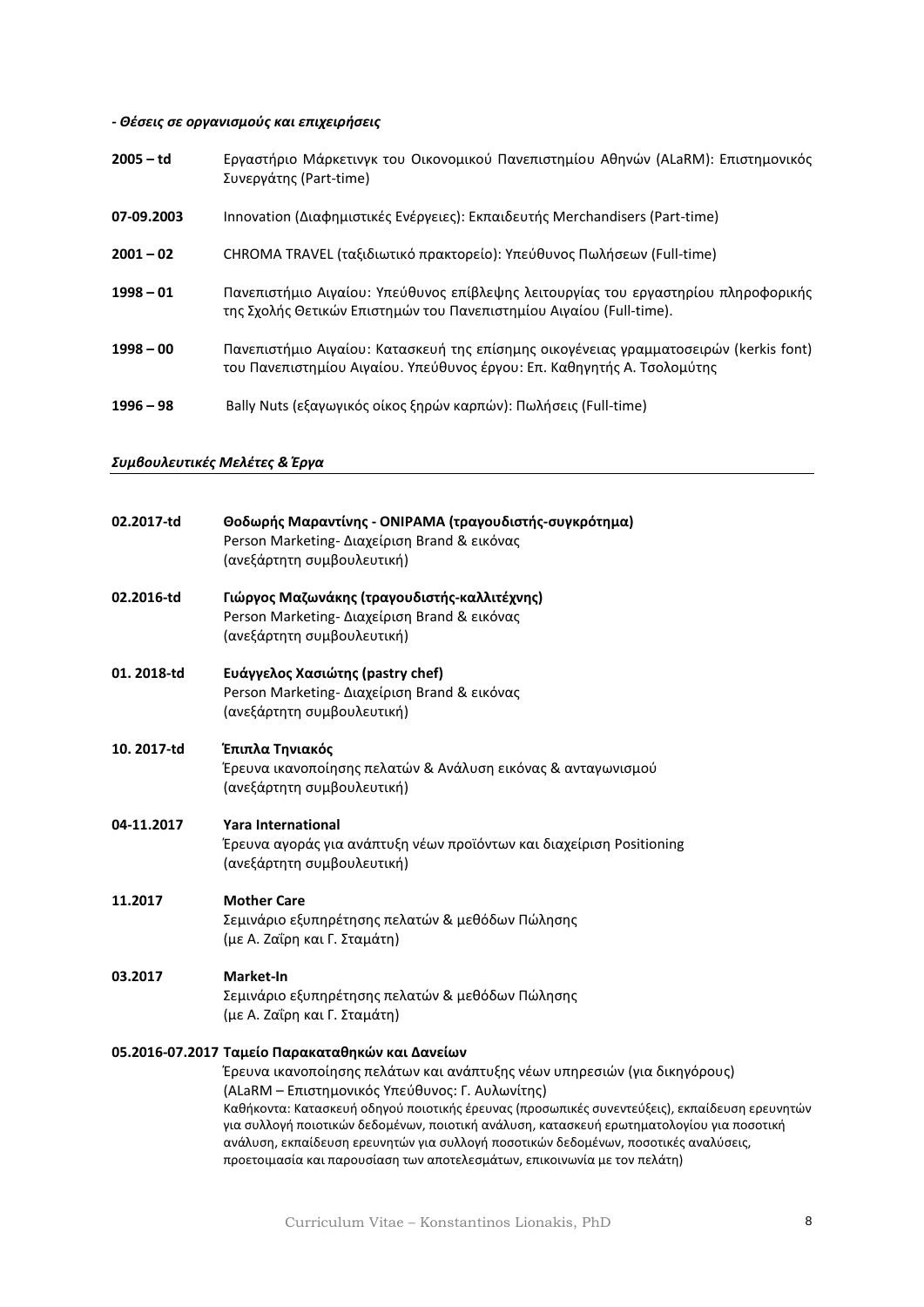#### **05-07.2016 Hempel Marine Coatings**

Έρευνα αγοράς για ανάπτυξη νέας υπηρεσίας

(ALaRM – Επιστημονικός Υπεύθυνος: Γ. Αυλωνίτης)

Καθήκοντα: Κατασκευή οδηγού ποιοτικής έρευνας (προσωπικές συνεντεύξεις), εκπαίδευση ερευνητών για συλλογή ποιοτικών δεδομένων, ποιοτική ανάλυση, κατασκευή ερωτηματολογίου για ποσοτική ανάλυση, εκπαίδευση ερευνητών για συλλογή ποσοτικών δεδομένων, ποσοτικές αναλύσεις, προετοιμασία και παρουσίαση των αποτελεσμάτων, επικοινωνία με τον πελάτη)

## **06-09.2016 Roche Diagnostics**

Έρευνα ικανοποίησης πελατών & Competition Analysis (ετήσια) (ALaRM – Επιστημονικός Υπεύθυνος: Γ. Αυλωνίτης) Καθήκοντα: Κατασκευή ερωτηματολογίου για ποσοτική ανάλυση, εκπαίδευση ερευνητών για συλλογή ποσοτικών δεδομένων, ποσοτικές αναλύσεις, προετοιμασία και παρουσίαση των αποτελεσμάτων, επικοινωνία με τον πελάτη)

#### **05-06.2016 Vivartia**

Σεμινάριο Πωλήσεων και εξυπηρέτησης πελάτη (ανεξάρτητη συμβουλευτική – με Γ. Σταμάτη και Α. Ζαΐρη) Καθήκοντα: προετοιμασία και παρουσίαση του σεμιναρίου σε front line προσωπικό των καταστημάτων Everest & Goody's (HORECA)

## **12.2015-02.16 APIVITA Natural Products S.A.**

Αξιολόγηση πωλητών, ανταγωνιστικής θέσης και ικανοποίησης πελάτη (ALaRM – Επιστημονικός Υπεύθυνος: Γ. Αυλωνίτης) Καθήκοντα: Κατασκευή οδηγού ποιοτικής έρευνας (προσωπικές συνεντεύξεις), εκπαίδευση ερευνητών για συλλογή ποιοτικών δεδομένων, ποιοτική ανάλυση, κατασκευή ερωτηματολογίου για ποσοτική ανάλυση, εκπαίδευση ερευνητών για συλλογή ποσοτικών δεδομένων, ποσοτικές αναλύσεις, προετοιμασία και παρουσίαση των αποτελεσμάτων, επικοινωνία με τον πελάτη)

#### **09-11.2015 Hempel Marine Coatings**

Ανταγωνιστική θέση και ικανοποίηση πελάτη

(ALaRM – Επιστημονικός Υπεύθυνος: Γ. Αυλωνίτης)

Καθήκοντα: Κατασκευή ερωτηματολογίου για ποσοτική ανάλυση, εκπαίδευση ερευνητών για συλλογή ποσοτικών δεδομένων, ποσοτικές αναλύσεις, προετοιμασία και παρουσίαση των αποτελεσμάτων, επικοινωνία με τον πελάτη)

## **06-10.2015 Roche Diagnostics**

Έρευνα ικανοποίησης πελατών & Competition Analysis (ετήσια) (ALaRM – Επιστημονικός Υπεύθυνος: Γ. Αυλωνίτης) Καθήκοντα: Κατασκευή ερωτηματολογίου για ποσοτική ανάλυση, εκπαίδευση ερευνητών για συλλογή ποσοτικών δεδομένων, ποσοτικές αναλύσεις, προετοιμασία και παρουσίαση των αποτελεσμάτων, επικοινωνία με τον πελάτη)

#### **10-12. 2014 Roche Diagnostics**

Διάγνωση και επανατοποθέτηση της εξυπηρέτησης από τη γραμμή hotline (ALaRM – Επιστημονικός Υπεύθυνος: Γ. Αυλωνίτης) Καθήκοντα: Κατασκευή ερωτηματολογίου για ποσοτική ανάλυση, εκπαίδευση ερευνητών για συλλογή ποσοτικών δεδομένων, ποσοτικές αναλύσεις, προετοιμασία και παρουσίαση των αποτελεσμάτων, επικοινωνία με τον πελάτη)

#### **06-09.2014 Roche Diagnostics**

Έρευνα ικανοποίησης πελατών (ετήσια)

(ALaRM – Επιστημονικός Υπεύθυνος: Γ. Αυλωνίτης)

Καθήκοντα: Κατασκευή ερωτηματολογίου για ποσοτική ανάλυση, εκπαίδευση ερευνητών για συλλογή ποσοτικών δεδομένων, ποσοτικές αναλύσεις, προετοιμασία και παρουσίαση των αποτελεσμάτων, επικοινωνία με τον πελάτη)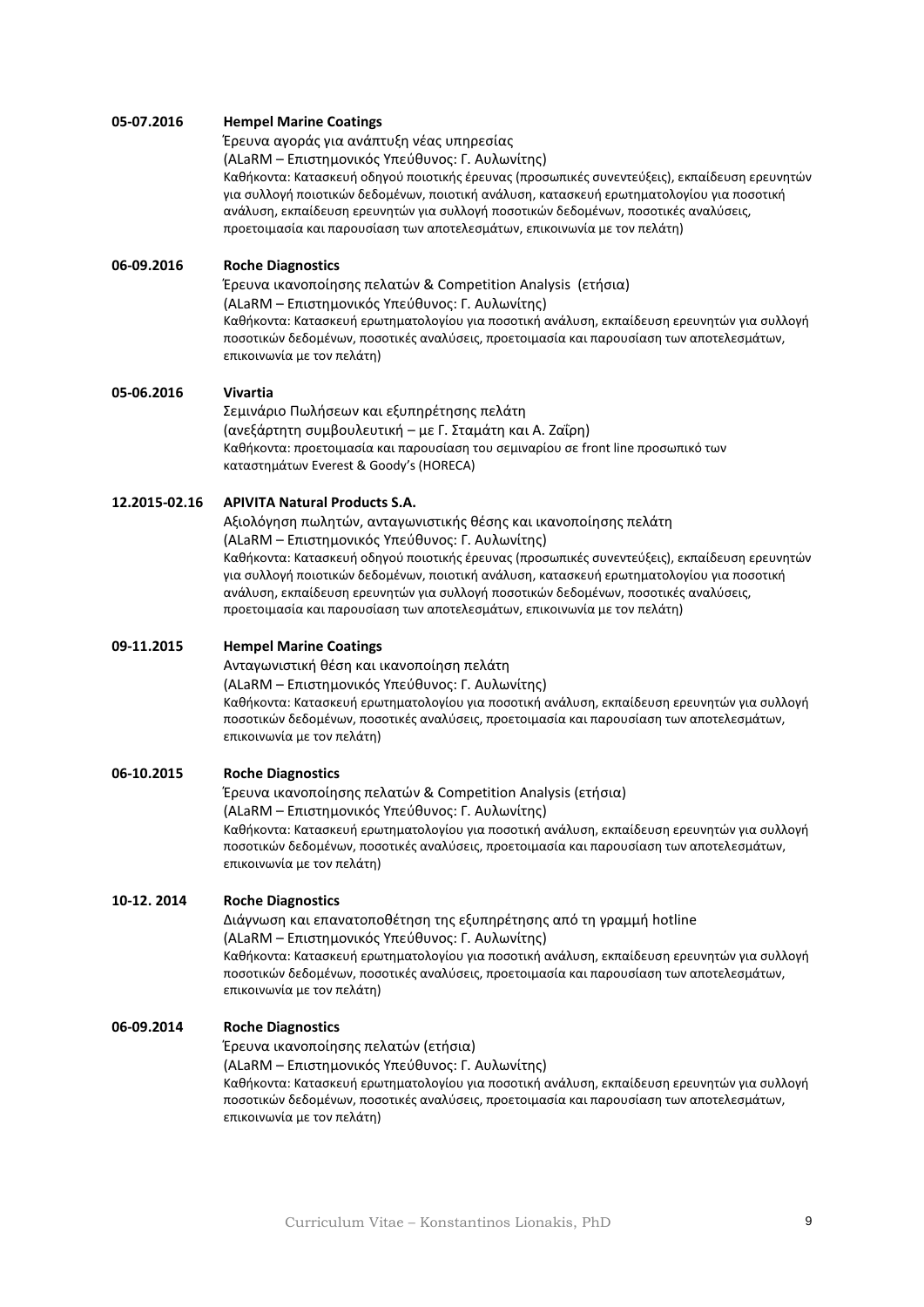# **06.2014 Bag Stories (retail shops)**

Sales & Customer Care Seminar (ανεξάρτητη συμβουλευτική – με Γ. Σταμάτη και Α. Ζαΐρη) Καθήκοντα: προετοιμασία και παρουσίαση του σεμιναρίου σε front line προσωπικό των καταστημάτων Bag Stories & «Παρουσίαση»

## **07-10. 2013 Roche Diagnostics**

Έρευνα ικανοποίησης πελατών (ετήσια) & Competition Analysis (ALaRM – Επιστημονικός Υπεύθυνος: Γ. Αυλωνίτης) Καθήκοντα: Κατασκευή ερωτηματολογίου για ποσοτική ανάλυση, εκπαίδευση ερευνητών για συλλογή ποσοτικών δεδομένων, ποσοτικές αναλύσεις, προετοιμασία και παρουσίαση των αποτελεσμάτων, επικοινωνία με τον πελάτη)

# **06-08. 2012 Roche Diagnostics**

Έρευνα ικανοποίησης πελατών & Competition Analysis (ετήσια) (ALaRM – Επιστημονικός Υπεύθυνος: Γ. Αυλωνίτης) Καθήκοντα: Κατασκευή ερωτηματολογίου για ποσοτική ανάλυση, εκπαίδευση ερευνητών για συλλογή ποσοτικών δεδομένων, ποσοτικές αναλύσεις, προετοιμασία και παρουσίαση των αποτελεσμάτων, επικοινωνία με τον πελάτη)

## **01-05. 2012 CarpetMax**

Σχεδιασμός επικοινωνιακής εκστρατείας (ανεξάρτητη συμβουλευτική) Καθήκοντα: Ανάλυση αγοράς στόχου και ανταγωνιστικής θέσης, στόχοι επικοινωνιακής εκστρατείας, καθορισμός επικοινωνιακού πλαισίου, media planning

## **05-07.2011 Roche Diagnostics**

Έρευνα ικανοποίησης πελατών & Competition Analysis (ετήσια) (ALaRM – Επιστημονικός Υπεύθυνος: Γ. Αυλωνίτης) Καθήκοντα: Κατασκευή ερωτηματολογίου για ποσοτική ανάλυση, εκπαίδευση ερευνητών για συλλογή ποσοτικών δεδομένων, ποσοτικές αναλύσεις, προετοιμασία και παρουσίαση των αποτελεσμάτων, επικοινωνία με τον πελάτη)

## **03-06.2011 Roche Diagnostics**

Έρευνα Ικανοποίησης Πελατών & Ανταγωνιστικής Θέσης (ALaRM – Επιστημονικός Υπεύθυνος: Καθηγητής Γ. Αυλωνίτης) Καθήκοντα: Σχεδιασμός ερωτηματολογίου, συντονισμός συλλογής στοιχείων, στατιστικές αναλύσεις, προετοιμασία και εκτέλεση της παρουσίασης αποτελεσμάτων

## **06-10.2010 Wilo Hellas**

Μέτρηση της αποτελεσματικότητας της εφαρμογής μεθόδων συμβουλευτικής πώλησης (solution selling)

(ανεξάρτητη συμβουλευτική, Υπεύθυνος: Τ. Στάπας, CEO) Καθήκοντα: Σχεδιασμός ερωτηματολογίου, στατιστικές αναλύσεις, συγγραφή και παρουσίαση αποτελεσμάτων

# **05-07.2008 ΕΣΕΕ-ΚΑΕΛΕ (Εθνικό Συμβούλιο Ελληνικού Εμπορίου-Κέντρο Ανάπτυξης Ελληνικού Εμπορίου)**

Επιστημονικός σύμβουλος

Σχεδιασμός επαγγελματικού περιγράμματος για τα στελέχη Μάρκετινγκ (Συντονιστής: Δ. Αρμενάκης, Πρόεδρος) Καθήκοντα: Πρόταση καθορισμού δραστηριοτήτων των στελεχών Μάρκετινγκ

## **04-05.2008 EMAC (Ευρωπαϊκή Ακαδημία Μάρκετινγκ)** Μέτρηση του εσωτερικού κλίματος των μελών της Ακαδημίας (ALaRM – Επιστημονικός Υπεύθυνος: Καθηγητής Γ. Αυλωνίτης) Καθήκοντα: Συντονισμός συλλογής στοιχείων, στατιστικές αναλύσεις, προετοιμασία παρουσίασης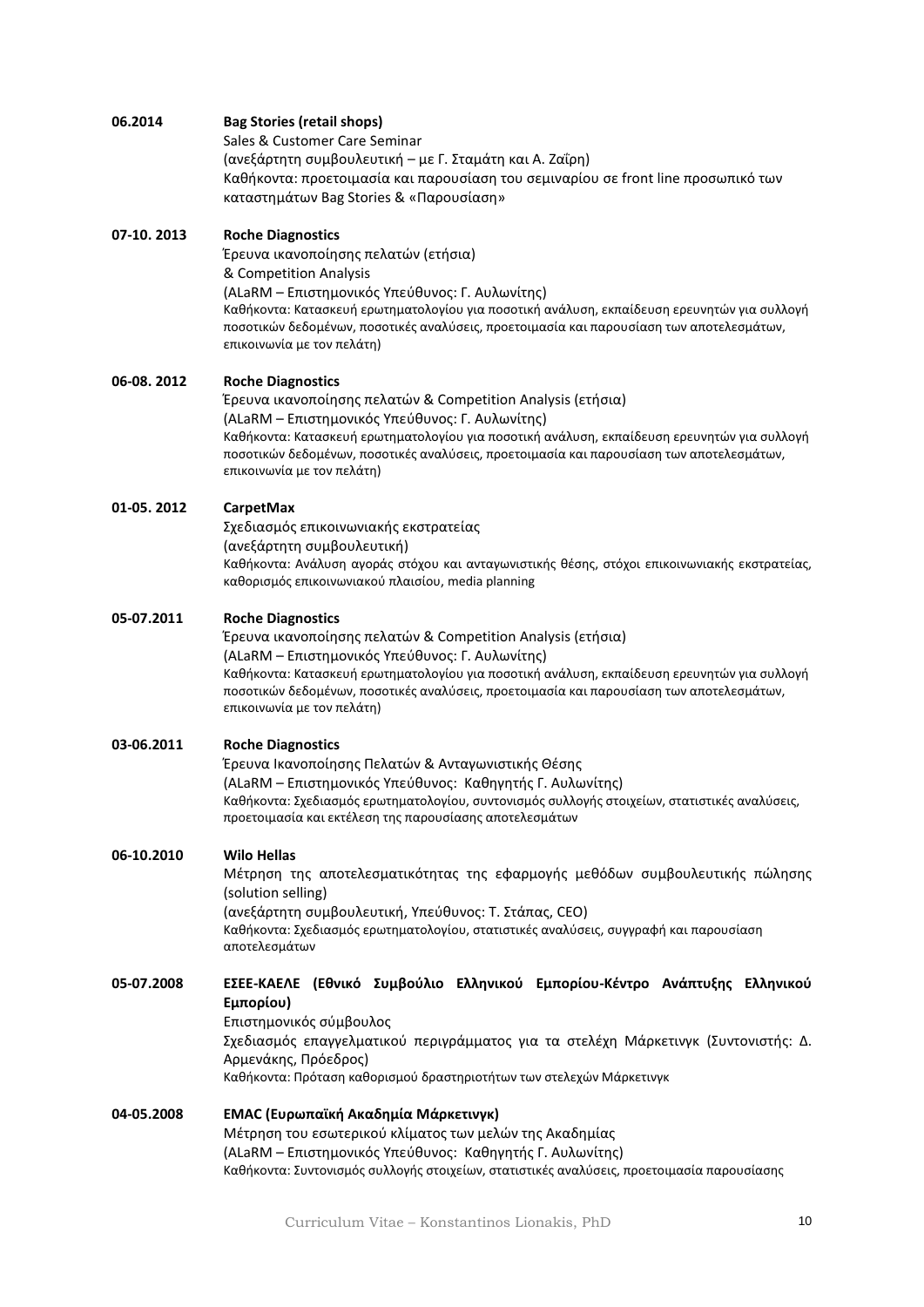| 03-05.2008 | Emporiki Credicom S.A.<br>Μελέτη για την εικόνα της επιχείρησης<br>(ALaRM - Επιστημονικός Υπεύθυνος: Καθηγητής Γ. Αυλωνίτης)<br>Καθήκοντα: Συντονισμός συλλογής στοιχείων και στατιστικές αναλύσεις                                                            |
|------------|----------------------------------------------------------------------------------------------------------------------------------------------------------------------------------------------------------------------------------------------------------------|
| 06-08.2007 | Yamaha Motor Hellas<br>Χάραξη στρατηγικής Μάρκετινγκ για την επιχείρηση<br>(ALaRM – Επιστημονικός Υπεύθυνος: Καθηγητής Γ. Αυλωνίτης)<br>Καθήκοντα: Συντονισμός συλλογής στοιχείων και στατιστικές αναλύσεις                                                    |
| 09-11.2006 | <b>Roche Diagnostics</b><br>Έλεγχος αποτελεσμάτων και επανασχεδιασμός της επικοινωνιακής στρατηγικής<br>της<br>επιχείρησης<br>(ALaRM - Επιστημονικός Υπεύθυνος: Καθηγητής Γ. Αυλωνίτης)<br>Καθήκοντα: Συντονισμός συλλογής στοιχείων και στατιστικές αναλύσεις |
| 03-05.2006 | <b>MORAX Εκδόσεις</b><br>Μελέτη για τους τρόπους ενημέρωσης των στελεχών επιχειρήσεων στην Ελλάδα<br>(ALaRM – Επιστημονικός Υπεύθυνος: Καθηγητής Γ. Αυλωνίτης)<br>Καθήκοντα: Συντονισμός συλλογής στοιχείων και στατιστικές αναλύσεις                          |
| 03-06.2006 | IPSEN Φαρμακευτική.<br>Μέτρηση της εικόνας της επιχείρησης<br>(ALaRM – Επιστημονικός Υπεύθυνος: Καθηγητής Γ. Αυλωνίτης)<br>Καθήκοντα: Συντονισμός συλλογής στοιχείων και στατιστικές αναλύσεις                                                                 |
| 09-10.2006 | <b>HELLENIC PETROLEUM S.A.</b><br>Μέτρηση του βαθμού ικανοποίησης των συνεργατών της επιχείρησης<br>(ALaRM – Επιστημονικός Υπεύθυνος: Καθηγητής Γ. Αυλωνίτης)<br>Καθήκοντα: Στατιστικές αναλύσεις                                                              |
| 04-05.2006 | Yamaha Motor Hellas<br>Ανάπτυξη συστήματος διαχείρισης πελατών (CRM)<br>(ALaRM – Επιστημονικός Υπεύθυνος: Καθηγητής Γ. Αυλωνίτης)<br>Καθήκοντα: Συντονισμός συλλογής στοιχείων και στατιστικές αναλύσεις                                                       |
| 02-03.2006 | <b>APIVITA Natural Products S.A.</b><br>Μέτρηση των αποτελεσμάτων της επικοινωνιακής στρατηγικής της ΑΡΙVΙΤΑ<br>(ALaRM – Επιστημονικός Υπεύθυνος: Καθηγητής Γ. Αυλωνίτης)<br>Καθήκοντα: Συλλογή στοιχείων και στατιστικές αναλύσεις                            |
| 05-06.2005 | Yamaha Motor Hellas<br>Μέτρηση της ικανοποίησης των πελατών και της ανταγωνιστικής θέσης της επιχείρησης<br>(ALaRM - Επιστημονικός Υπεύθυνος: Καθηγητής Γ. Αυλωνίτης)<br>Καθήκοντα: Συλλογή στοιχείων και στατιστικές αναλύσεις                                |
| 03.2002    | Πανεπιστήμιο Αιγαίου, Τμήμα Μαθηματικών<br>Μελέτη για την παιδαγωγική ψυχολογία<br>(Επιστημονικός Υπεύθυνος: Επ. Καθηγητής Α. Τσολομύτης)<br>Καθήκοντα: Συλλογή και ανάλυση βιβλιογραφίας                                                                      |
| 02.2001    | Πανεπιστήμιο Αιγαίου, Τμήμα Μαθηματικών<br>Μελέτη για τις διδακτικές μεθόδους στα μαθηματικά<br>(Επιστημονικός Υπεύθυνος: Επ. Καθηγητής Α. Τσολομύτης)<br>Καθήκοντα: Συλλογή και ανάλυση βιβλιογραφίας                                                         |